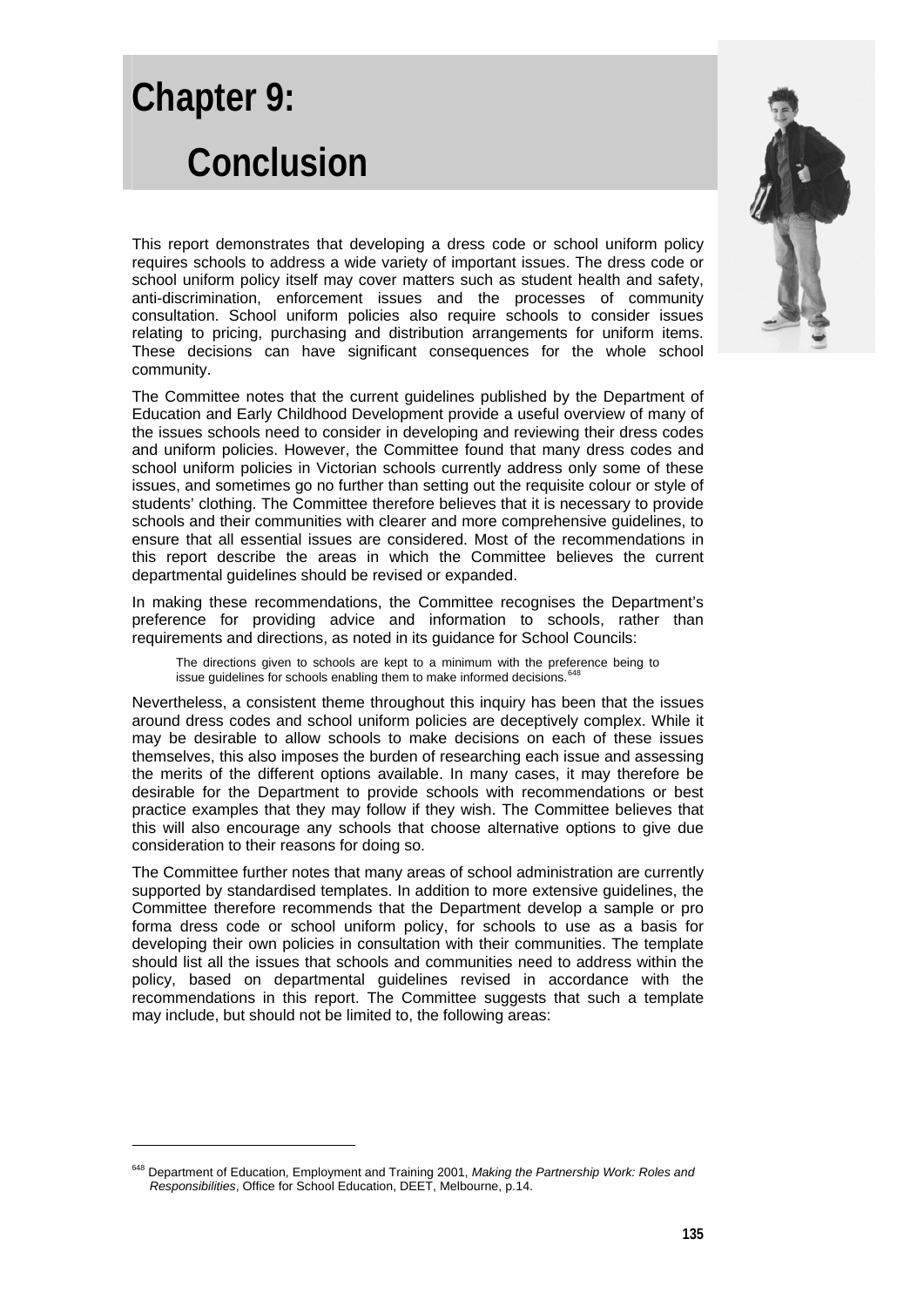#### **1. Rationale**

• Purpose and objectives of the dress code or school uniform policy

### **2. General Information**

- Nature of the uniform: compulsory, optional or no uniform
- Nature of items in the uniform
- Students to whom the policy applies
- Times and areas in which the policy applies
- Any requirements for other aspects of student appearance
- Any expectations regarding clothing or appearance for school staff

### **3. Health and Safety**

- Sun protection policy
- Clothing options for different weather conditions
- Statement addressing student mental health and wellbeing
- Clothing options for structured and unstructured physical activity
- Statement addressing student security
- Any special safety requirements for general school activities or specific classes

### **4. Anti-discrimination**

- Statement addressing gender equality
- Statement addressing equality between age groups
- Any special accommodations for particular physical attributes, disabilities, or health conditions
- Any special accommodations for items with religious or cultural significance
- Processes for responding to philosophical or conscientious objections
- Any additional accommodations specific to local conditions

# **5. Enforcement and Sanctions**

- Expectations regarding enforcement
- Hierarchy of sanctions which may be applied

#### **6. Costs**

- Statement addressing pricing for uniform items
- Assistance available to families in financial difficulty
- **7. Procurement and Distribution**
- Statement addressing procurement process
- Any standards of importance to the school community for materials or manufacturing
- Outlets available for purchasing uniform items

# **8. Consultation and Review**

- Review cycle
- Review process
- Phasing-in time for changes
- Process for requesting and considering exemptions/variations
- Process for communicating uniform policy to the school community

The Committee acknowledges that many of the items listed above may be addressed elsewhere in a school's suite of policies, such as the Student Code of Conduct or Health and Safety policy. In such cases, a cross-reference to another school policy may be sufficient to indicate that the item has been considered by the school and its community. The Committee also acknowledges that some items may only be relevant to schools that choose to have a specific school uniform.